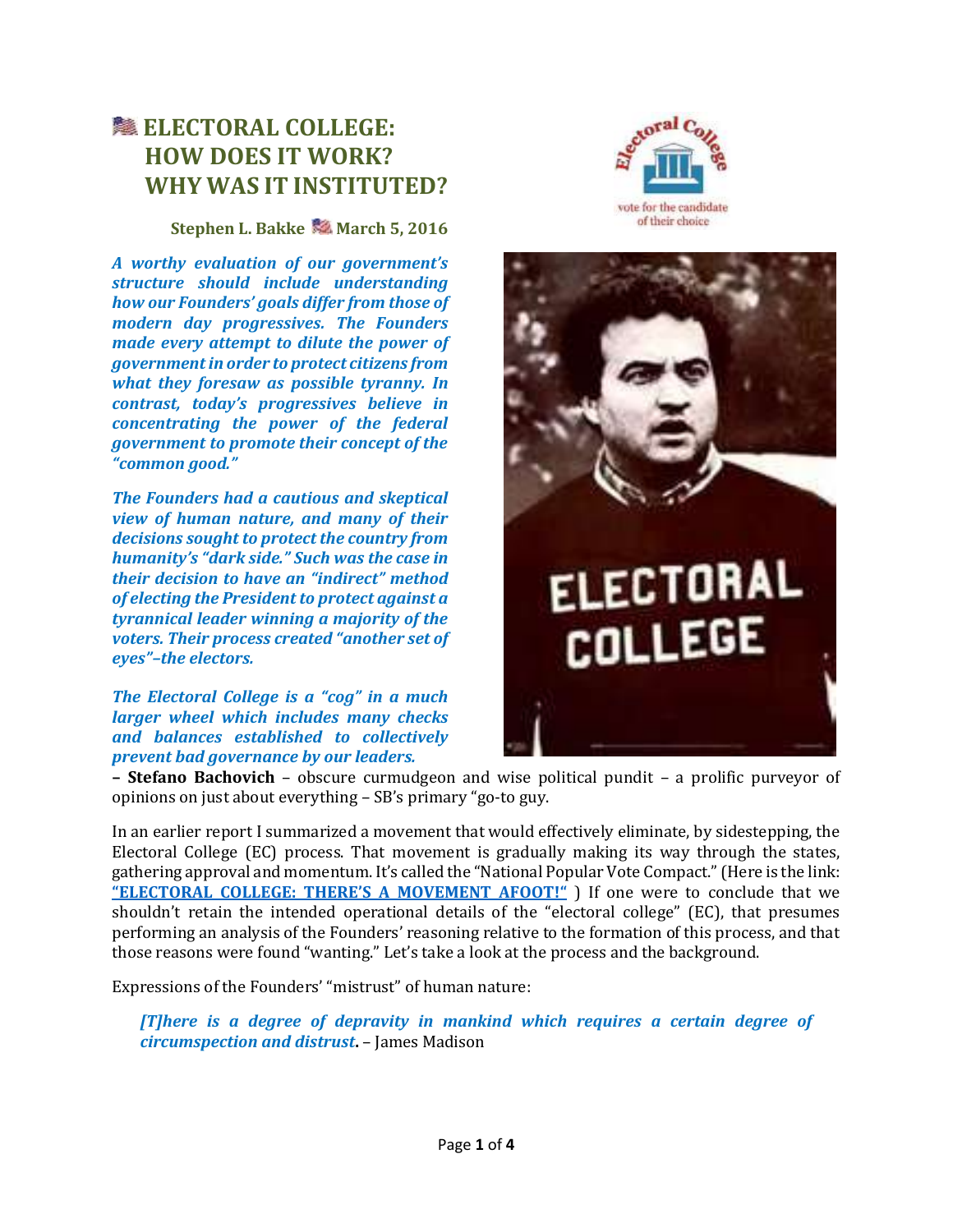*Sometimes it is said that man cannot be trusted with government of himself. Can he, then, be trusted with the government of others? Or have we found angels in the forms of kings to govern him? Let history answer this question.* – Thomas Jefferson, First Inaugural Address, 1801

**\_\_\_\_\_\_\_\_\_\_\_\_\_\_\_\_\_\_\_\_\_\_**

## **What is the Process?**

- The general electorate vote for a combined presidential and vice presidential "ticket." Based on this result, on a state by state basis, the electors are selected based on the popular vote of that state's electorate.
- There are a total of 538 electors to correspond numerically to: 435 members of the House of Representatives, 100 Senators, and 3 representing the District of Columbia.
- The electors, eventually becoming known as the Electoral College (EC), meet on a specified date and vote for a combined ticket. Prior to 1804, each of the electors voted for two candidates for President with the second place finisher serving as VP. In 1804 the Twelfth Amendment changed the procedure to vote separately for both. A 50% majority is required for the electors to select the President.
- Casting those votes would be the electors who had pledged their support for that candidate. **That pledge, however, is NOT a legal obligation for the elector!**
- If 50% is not achieved, the responsibility is left up to the House of Representatives to arrive at a majority vote. This isn't likely to happen under the current system.

## **What Does the Constitution Say?**

#### *Article II. Section 1. Clause 2.* states:

*Each state shall appoint, in such manner as the legislature thereof may direct, a number of electors, equal to the whole number of senators and representatives to which the state may be entitled in the Congress: but no senator or representative, or person holding an office of trust or profit under the United States, shall be appointed an elector.*

## *Article II. Section 1. Clause 4.* states:

*The Congress may determine the time of choosing the electors, and the day on which they shall give their votes; which day shall be the same throughout the United States.*

*Article II. Section 1. Clause 3.* is quite lengthy and detailed, but concludes with the indication that the individual obtaining the most votes, and being over 50% of the electors, would serve as President.

## **What Were the Original Assumptions, and What Has Changed?**

Some of this may be a surprise to many – it was to me! It appears there were some important assumptions "in play" as the Founders deliberated this issue. It was assumed that:

- Each state would employ the district system of allocating electors.
- Each presidential elector would exercise independent judgment when voting.
- Candidates would not combine on the same ticket with unique designations as candidate for President and VP.
- The system as designed would rarely produce a winner, thus sending the election to Congress.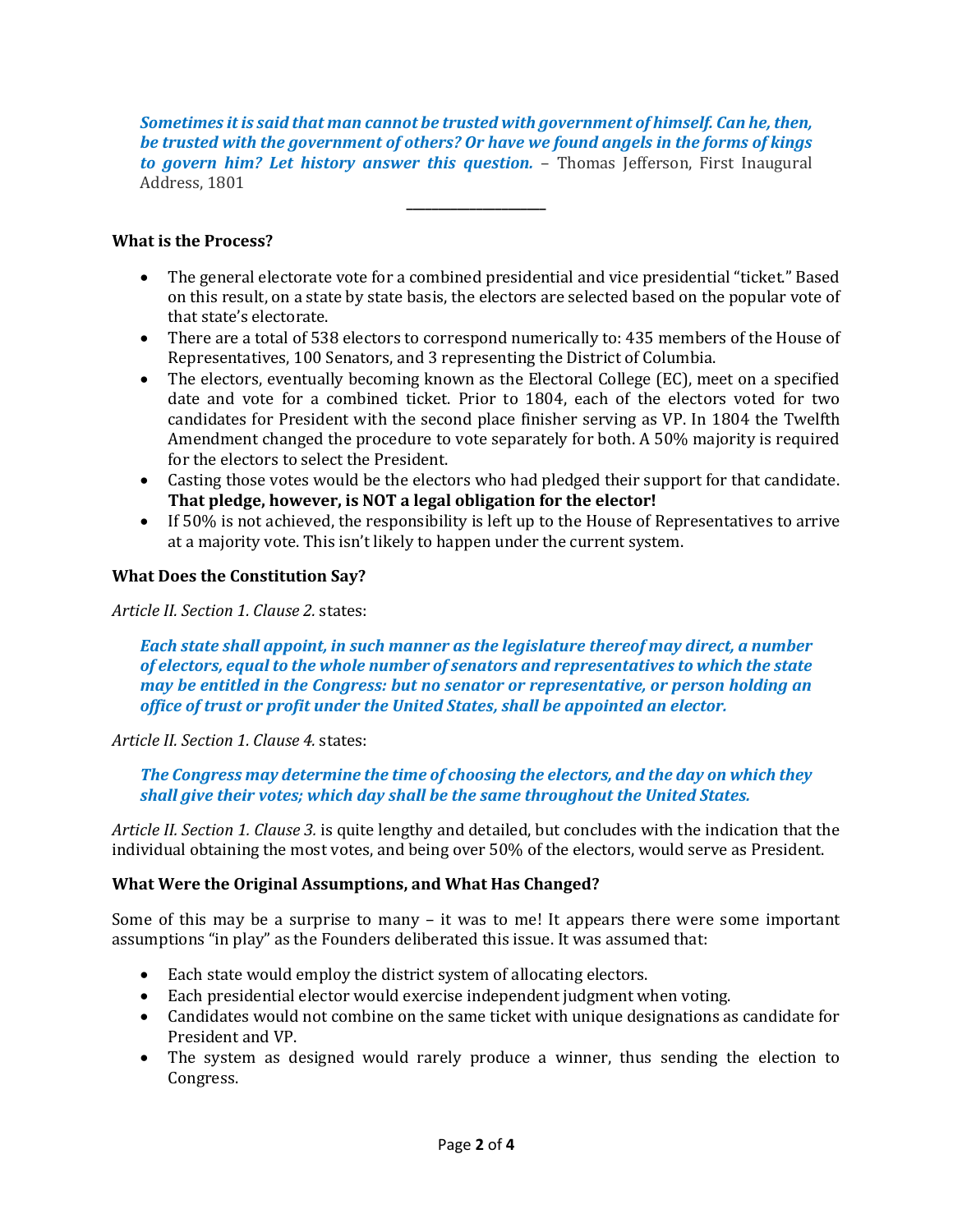- While the individual voters are, collectively, an important step in the selection process, the system as designed was intended to insulate the citizenry from the final selection.
- The prior point describes what was viewed as a guard against a tyrannical leader unduly influencing the electorate. In other words, the EC would be an "extra set of eyes" on the appropriateness of the election process.



Some things have changed:

- Originally it was left to the states to determine how the electoral process was carried out, and as a result, some of the original assumptions didn't "pan out."
- The states, currently all but two (Maine and Nebraska), have established a policy whereby the winner of the popular vote will be allocated all of the state's electoral votes – "winner takes all."
- Under the two party system, the President and VP candidates ARE uniquely identified as such, and combined on the same ticket.
- Given the advent of the two party system, and the various methods established by the states for selecting and allocating electors, it's almost impossible NOT to have a majority of the electors voting for a single presidential candidate.
- Because of the last point, if it was expected/intended that most elections fall to the Congress, that goal was missed entirely.
- Because they probably expected anything but a "two party" system, the Founders would have expected electors to rarely achieve the 50% majority requirement. It's likely they anticipated having three or more major presidential candidates.

# **They Didn't Want a Pure Democracy! Why All the Concern by the Founders?**

It seems that the EC was created for basically two reasons: to create a buffer between population and the selection of a President; and to give extra power and representation to the lesser populated states. Hamiliton and other Founders who have gone on record, felt that electors would be able to ensure that only a qualified person becomes President. In fact, they were worried that the general citizenry could be manipulated.

As the distinguished and perceptive Mr. Bachovich expressed above, not everyone can be counted on to be "good folks"! Hence, they came up with a hybrid form of government with an abundance of "checks and balances" and indirect methods of elections. It was a "representative republic" which elicits confusion to this day as to what it really means.

As Benjamin Franklin announced outside Independence Hall after the Constitutional Convention was concluded, we have *"a republic, if you can keep it."* In other words, IT WON'T BE EASY – A MAJOR CHALLENGE! Why? While the ideal of the system is obvious, temptations to subvert this amazing concept are rampant. While the Founders had an inherent distrust of human nature, they were willing to take a chance and give it a try! It's important that we be aware of the fact that creating a direct democracy was judiciously avoided by the Founders.